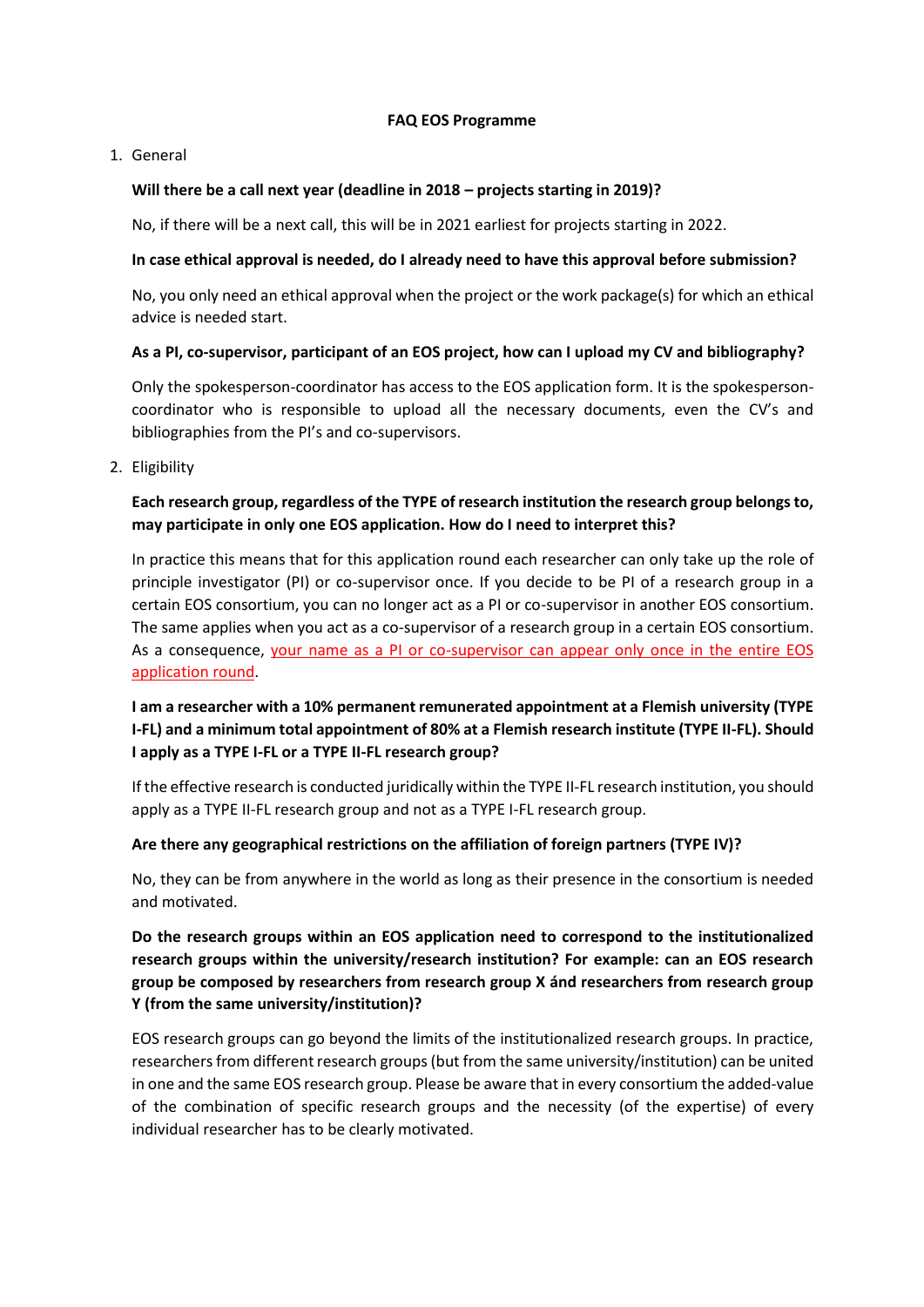# **Can an EOS research group be composed of researchers from different universities/institutions? For example: can an EOS research group be composed by researchers from university X ánd researchers from university Y?**

Since the funding is being arranged on an institutional level, an EOS research group needs to be composed of researchers from the same university/institution. However, these researchers can belong to different research groups (from the same university/institution), see previous question.

# **How should we interpret Article 7 §6:** *"At least one PhD student should be recruited by each community"***?**

This means that on Flemish side as well as on Walloon side at least 1 PhD student should be recruited.

3. Funding

# **Each TYPE I institution may apply for a yearly budget of maximally €700,000. Is this for the entire EOS programme or for each EOS consortium?**

Each EOS consortium can request up to €700,000 per institution per year.

**The board of FWO and F.R.S.-FNRS can allocate up to 10% of the total budget of an EOS project to all included TYPE II, TYPE III and TYPE IV host institutions. Is this on a yearly basis or for the total 4 year project period?**

This maximum of 10% refers to the total 4 year project budget.

**The difference between the total requested budget of the Flemish research groups of TYPE I-FL and TYPE II-FL institutions and the total requested budget of the French-speaking research groups of TYPE I-FR and TYPE II-FR institutions cannot exceed 20%. Is this on a yearly basis or for the total 4 year project period?**

The maximum of 20% difference refers to the total 4 year project period.

### **Can PI's and/or co-supervisors be paid on the EOS project?**

No, (Art. 19 §3): Remunerated spokesperson-coordinators, principal investigators and cosupervisors are not allowed additional remuneration from the approved EOS project.

### **Can I request funding to finance a replacement for my teaching duties?**

No, this is not possible.

## **Is it possible to ask funding for (study) visits to a foreign partner (TYPE IV) included in the consortium?**

Yes, this is possible.

### **In case I include a foreign research group (Type IV), does that group need to co-fund?**

This is possible, but not obliged.

**In case two (or more) research groups from the same university/institution are part of an EOS consortium, how should they be inserted in the application form?**